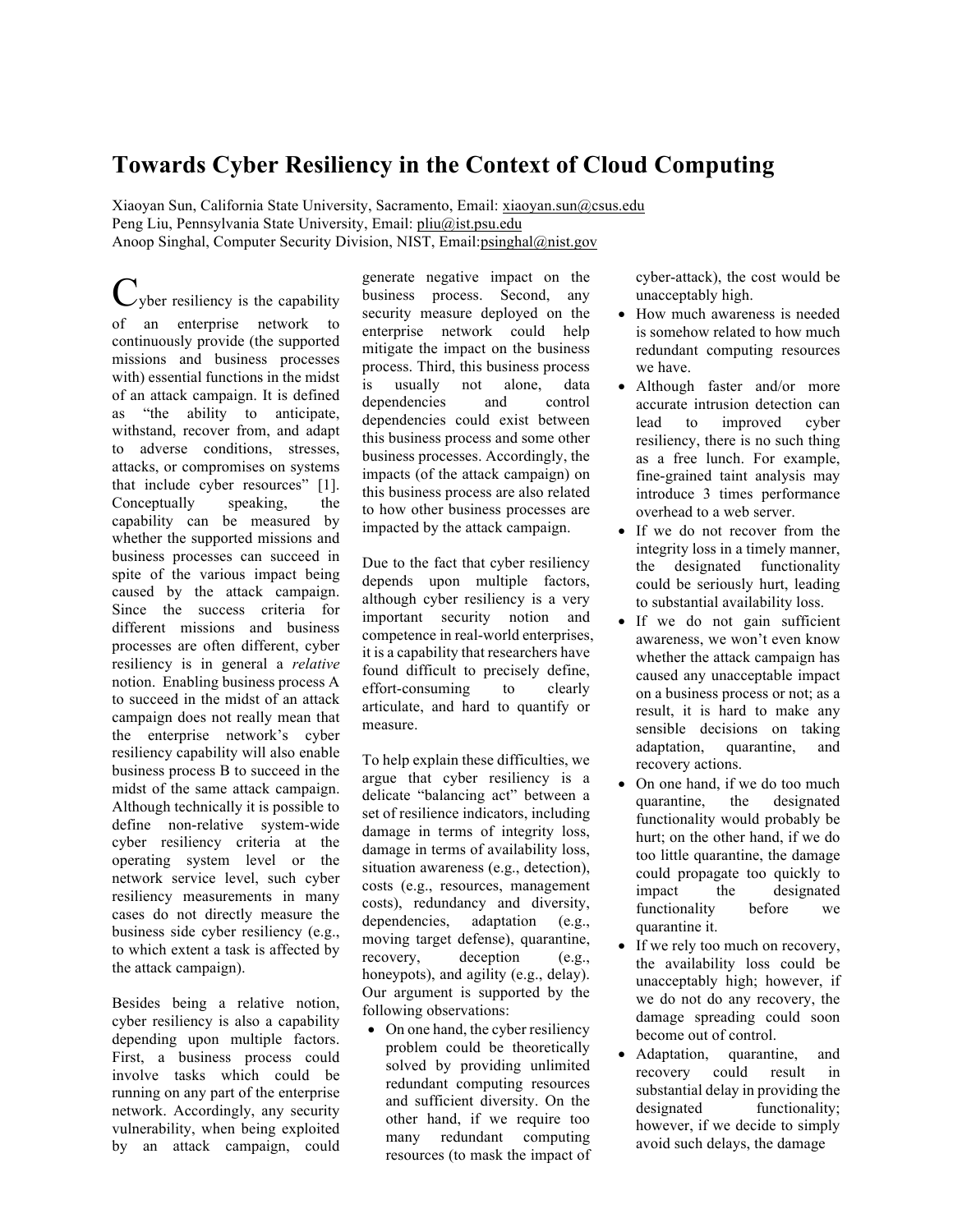

 Figure 1. The Mission Dependency Graph, Service Dependency Graph, and Attack Graph (Adapted from Fig. 1 in  $[2]$ ).

 (and damage spreading) may quickly impact the designated functionality.

 • On one hand, adaptation and deception may deter the attack campaign. This mitigates the <sub>of</sub> aforementioned delays. On the other hand, adaptation and increase the system complexity and may consume a lot of resources. negative effects of the deception may substantially

### **An overlooked gap between existing mission impact assessment and cyber resilience techniques**

 Whether cyber resiliency is achieved for a business process is technically assessment. How cyber resiliency is achieved is determined by the actions taken by attack-resilient systems and networks. Both mission resilient extensively studied by the research community. However, there is still an overlooked gap between *whether*  determined by mission impact impact assessment and attacksystems have been cyber resiliency is achieved (mission impact assessment) and *how* it is

achieved (cyber resilience techniques).

 First, from the perspective of cyber resilience, resilience techniques are not resilient systems and networks [3], but most if not all of the techniques do not consider the mission impact. The cyber resilience analysis is generally constrained to the level of cyber assets, and thus the resulting recommendations might not be correct and accurate if the impact towards mission is considered. the existing cyber mission-centric. Extensive research has been performed towards attack-

 Second, from the perspective of mission impact assessment, current lack mission impact results cannot be automatically used to make mission- on taking cyber response actions. mission impact assessment models the capability of cyber resilience analysis. Therefore, the centric resilience recommendations

 In cloud environment, the gap between mission impact assessment and cyber resilience becomes even more evident. The missions belonging to different enterprise

 networks in a public cloud should be isolated and not intervene with each other. However, due to the Virtual Machine (VM) image sharing among cloud tenants and VM co-residency on the same physical host, multi-step networks and thus impact missions of multiple enterprise networks. Hence, attacks in one enterprise network can possibly affect missions of another enterprise network on the attacks can penetrate the boundaries between individual enterprise same cloud.

### **Towards Bridging the Gap**

 With the substantial amount of prior efforts towards mission impact assessment and cyber resilience, an effective way to bridge the gap is leveraging existing models and techniques in the two areas. Since mission dependency graphs and attack graphs have been respectively analysis and attack-graph-based cyber resilience, the strategy we take is to integrate mission dependency graphs and cloud-level attack graphs into a unified graphical model. Figure 1 shows the relationship developed for mission impact among mission dependency graphs,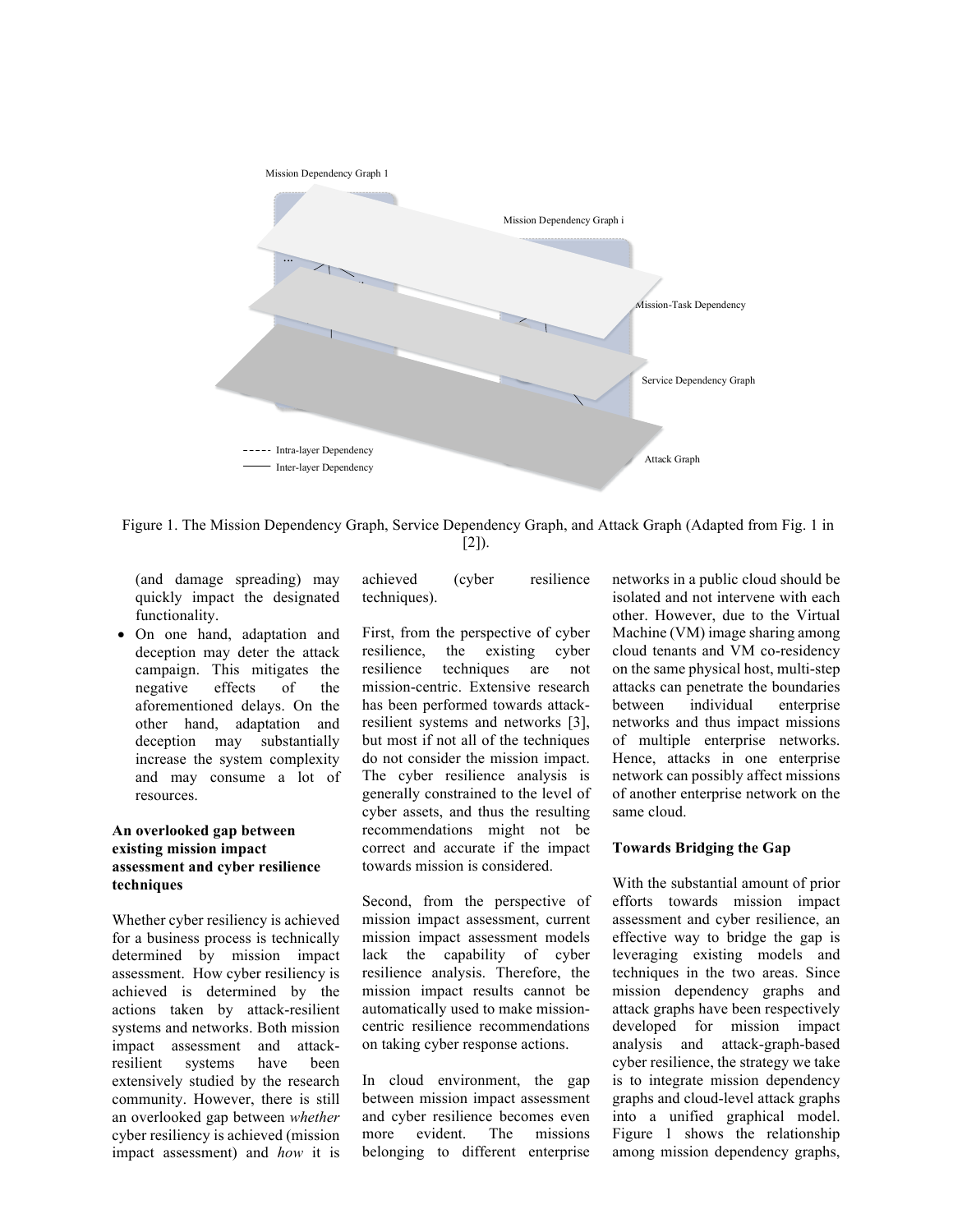attack dependency graphs. The attack graphs are horizontal graphs that cover specific abstract layers, namely the asset layer and the service layer, while the mission dependency graphs are vertical graphs that connect across multiple abstract layers. graphs and service graphs and service dependency

 Both mission dependency graphs and attack graphs lack some capabilities for accurate mission impact assessment.

 The mission dependency graphs capture the dependency relations among entities at different abstract layers. However, the loose definition dependencies often leads to inaccurate or incorrect mission impact assessment. For instance, in Figure 1, assuming that mission  $m_1$ and mission  $m<sub>i</sub>$  transitively depends on host  $h_1$  and host  $h_i$  respectively, the mission impact assessment through each individual mission conclusion: if host  $h_1$  is attacked, mission  $m_1$  will be impacted while  $m<sub>i</sub>$  is intact. That's because  $m<sub>i</sub>$  does not depend on  $h_1$  according to the graphs. However, since a multi-step attack at asset layer is potential,  $h_i$ could be compromised by taking  $h_1$ as a stepping stone. In this case,  $m<sub>i</sub>$  will eventually get impacted too. In addition, service dependency is also a component missing in mission of intra- and inter- layer dependency graph would lead to the individual mission dependency impact assessment.

 Attack graphs are able to show the the causality relations between vulnerabilities and exploitations. Nevertheless, the traditional attack graph is limited in that it is not mission centric: it is not able to show potential attack paths by analyzing

 exploitations towards specific the impact of vulnerability missions.

#### **Mission Impact Assessment Framework**

 To take advantage of different graph types' capabilities and compensate mission framework that contains two components: a new graphical model  named *mission impact graph* to integrate mission dependency graph, service dependency graph, and applicable metrics on top of the graphical model to actually measure the impact. The metric quantitatively shows how much an attack or a resilience missions and can thus provide resilience recommendations. for their inadequacy, we propose a impact assessment cloud-level attack graph; and the action could impact reference for making cyber

 Figure 2 shows the framework of mission impact assessment. The fed into MulVAL [4], which is an existing attack graph generation toolkit, to generate the mission impact graph. On top of the mission impact graph, the qualitative or assessment can be performed. The assessment results could become one of the important references for security analysts to make cyber recommended response actions, once taken, may further change the network status and thus trigger another round of mission impact assessment. Please note that making a delicate balancing act that involves many factors. The mission impact assessment result is just one of the provide decisive guidance to cyber specific factors, such as the network information is collected and quantitative mission impact resilience recommendations. The cyber resilience recommendations is many references and does not resilience act. Other organization-

 limitation of human and financial resources, priority of business goals, policies, etc., should also be resilience decision making. considered before the cyber

 To enable automatic generation of mission impact graphs, we extended the capability of MulVAL by rules. Three set of inputs are converted to Datalog clauses and input into MulVAL, including the mission dependencies, service related information. The reasoning engine of MulVAL then applies the interaction rules against the input Datalog clauses to generate the mission impact traces. Three different sets of interaction rules are created for mission impact analysis, impact propagation rules, and attack rules. The rules model the causality relations among facts. Finally, the graph generator can generate the mission impact graphs by parsing the mission impact traces. crafting mission-aware interaction dependencies, and cloud-level attack including mission-task-service-host impact propagation rules, service

 *Impact Current.* To make effective cyber resilience recommendations, it measure missions. Traditional security metrics mainly evaluate security risks at the asset level and lack the mission level assessment. Cheng et al. [5] explored a number of existing security tools and metrics, and for cyber impact and mission relevance analysis. However, the approach presented lack a practical model the dependencies among entities at different abstract layers and support cross-layer mission is important to quantitatively the impact towards presented new evaluation methods multi-layer graphical model to impact assessment.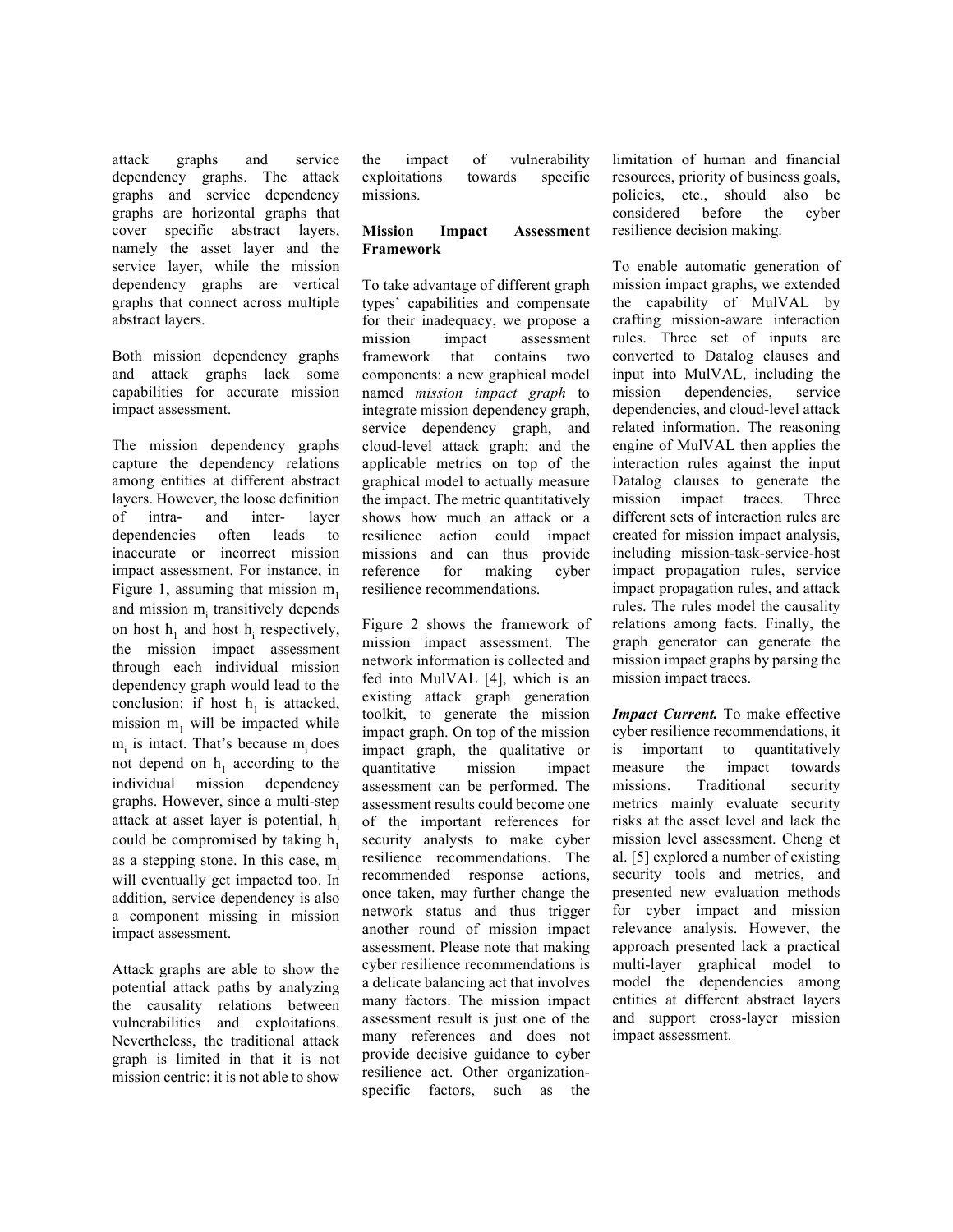

Figure 2. Mission Impact Assessment Framework.

 We propose a mission impact metric named *impact current* on top of the mission impact graph model to assess the security risks of missions The impact current metric considers two factors: how difficult it is to impact a mission and how important the mission is. Therefore, the impact current metric is analogous to a circuit in which the mission importance has the effect of voltage and the impact resistance has the effect of electric resistance. The stronger the current is, the more impact risk the network has in terms under certain network configurations. of mission commitment.

 While the mission importance is usually a predetermined value, the depends on a number of aspects, among entities, including missions, tasks, services and hosts. To measure the difficulty of impacting a mission, we use a metric called *impact resistance*. This metric is inspired by the presented by Wang et al [6] to assess and compare the security of different network configurations. The difficulty of impacting a mission such as network configurations, host information, and dependencies attack resistance metric

 similar to computing the electric resistance of a series-parallel circuit. A larger resistance value implies increased security level of the network. However, the attack resistance metric only considers the exploit difficulty and is not mission- aware. We take the philosophy of mission impact graph model, which is quite different from the originally computation of attack resistance is attack resistance but extend it to used exploit dependency graph in [6].

 When applying the impact resistance metrics to mission impact graphs, the impact resistance value for root fact nodes are pre-assigned: determined by security experts or according to If the condition in a root fact node is easy to be leveraged by an attacker, the resistance value is low. For has a low resistance because servers are meant to provide service and the likelihood for them to shut down or crash is very low. The resistance of associated with each vulnerability in CVSS database. public vulnerability database *CVSS.*  example, Node *netwrokServiceInfo()*  nodes *vulExists()* can be assigned based on *the exploit difficulty* score

With the resistance value of root fact nodes, the resistance value of all remaining nodes in the mission impact graph can be computed. For each node, its precondition nodes can have two type of relationships, AND or OR. AND means that a node requires all precondition nodes being satisfied. OR represents that a node may have various ways of becoming true. Assuming a node *m* has a number of precondition nodes *1, 2,*   $3, \ldots, n$ , and we use IR<sub>i</sub> to denote the impact resistance of node *i*, then the impact resistance of a derived node is the sum of all its preconditions' impact resistance if it's AND relation among the precondition nodes. That is, computation of attack resistance is With the resistance value of root fact<br>estimalize to computing the electric modes, the resistance value of all<br>ersistance of a series-parallel circuit. remaining nodes in the mission<br>A

$$
IR_m = IR_1 + IR_2 + \dots + IR_n
$$

 The impact resistance of a derived fact node is computed as follows if it's OR relation among precondition nodes:

$$
\frac{1}{IR_m} = \frac{1}{IR_1} + \frac{1}{IR_2} + \dots + \frac{1}{IR_n}
$$

 Based on the above models, every node in the mission impact graph is assigned an impact resistance value.